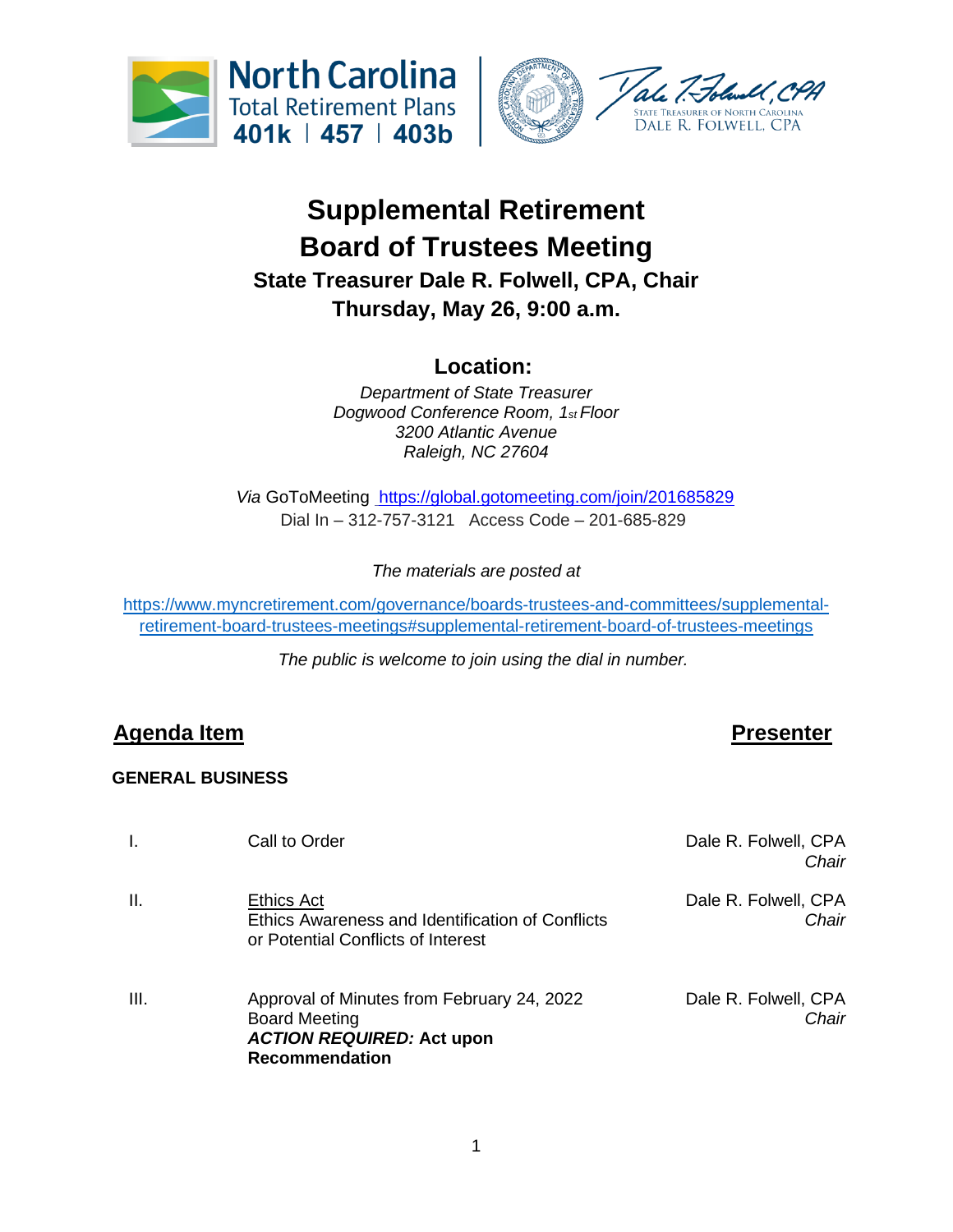Jeff Hancock *Director*

IV. Approval of Minutes from February 14, 2022 Audit Subcommittee Board Meeting *ACTION REQUIRED:* **Act upon Recommendation**

| V. | <b>Administrative Matters</b> |
|----|-------------------------------|
|    | $A_{11}$ dit Llndoto          |

• Audit Update • SRP Budget Proposal 2022-2023

### *ACTION REQUIRED:* **Act upon Recommendation**

- NC 403(b) Program Update
- Discontinuance of NC 403(b) Program Administrative Fee

### *ACTION REQUIRED:* **Act upon Recommendation**

• Revisions to the Loan Policy

*ACTION REQUIRED:* **Act upon**

**Recommendation**

**Recommendation**

VI. Legal Matters • Amendment to the Base Plan Document and Adoption Agreement for the NC 403(b) Program *ACTION REQUIRED:* **Act upon**

Reid Chisholm *Assistant General Counsel*

# **ADMINISTRATIVE UPDATE**

| VII.  | NC Supplemental Retirement Plans<br>• 1 <sup>st</sup> Quarter 2022 Administrative Report      | Michael McCann &<br>Matt Herrmann<br>Empower |
|-------|-----------------------------------------------------------------------------------------------|----------------------------------------------|
| VIII. | Recordkeeping Fee Review                                                                      | Jana Steele<br>Callan                        |
| IX.   | <b>Empower Contract Proposal</b><br><b>ACTION REQUIRED: Act upon</b><br><b>Recommendation</b> | <b>Jeff Hancock</b><br><b>Director</b>       |

2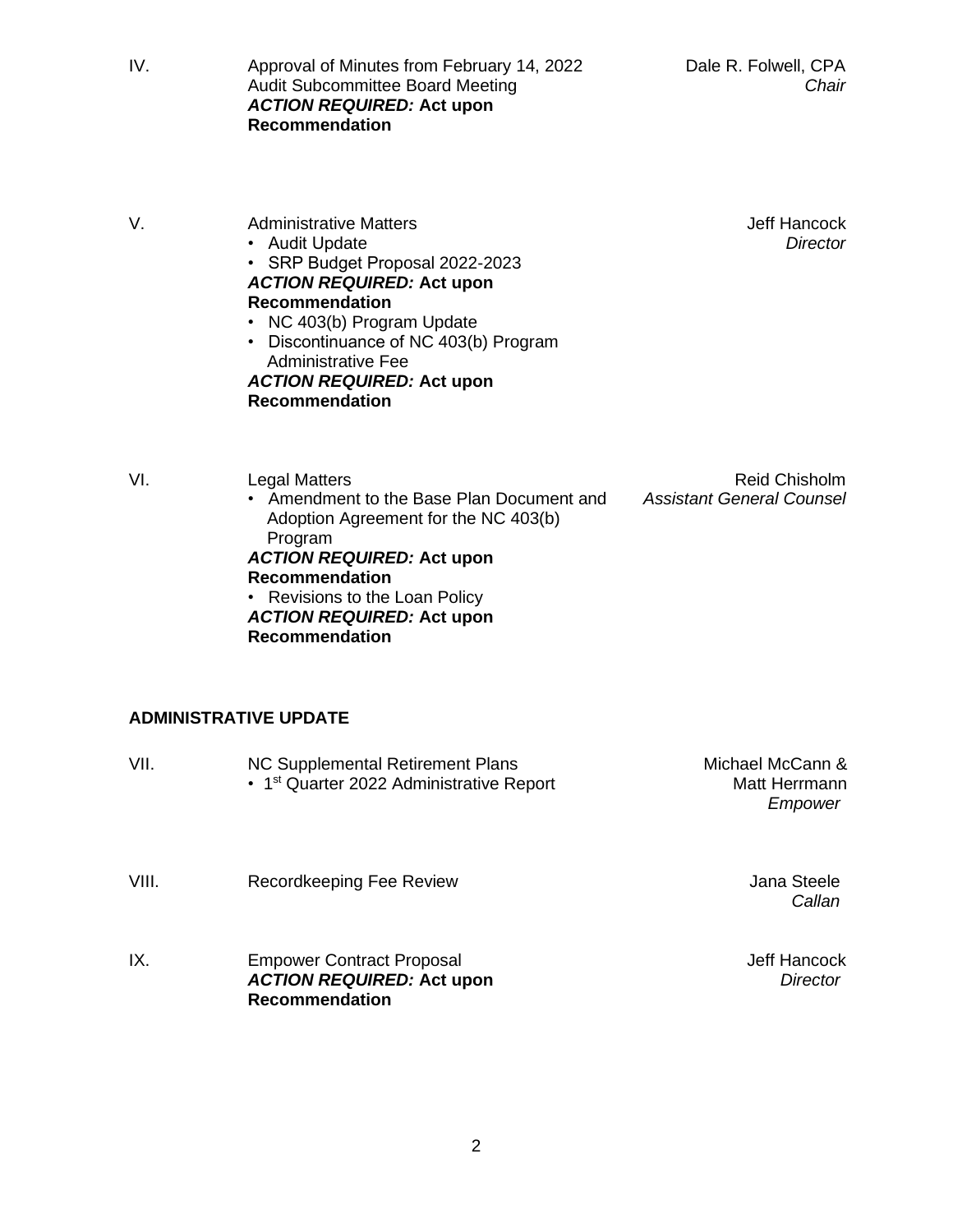### **INVESTMENT UPDATE**

| Χ.    | NC 401(k) and NC 457 Plans<br>• 1 <sup>st</sup> Quarter 2022 Stable Value Portfolio<br>Review                                            | Paul Langanki<br>Galliard                                 |
|-------|------------------------------------------------------------------------------------------------------------------------------------------|-----------------------------------------------------------|
| XI.   | NC 401(k) and NC 457 Plans<br>• 1 <sup>st</sup> Quarter 2022 Investment Performance<br>Report                                            | Elizabeth Hood &<br><b>Weston Lewis</b><br>Callan         |
| XII.  | NC 401(k) and NC 457 Plans Investment<br><b>Updates</b><br>• 1 <sup>st</sup> Quarter 2022 Investment Compliance<br><b>Summary Report</b> | <b>Chris Morris</b><br><b>Co-Chief Investment Officer</b> |
| XIII. | NC 403(b) Program<br>• 1 <sup>st</sup> Quarter 2022 Investment Performance<br>Report                                                     | <b>Chris Morris</b><br><b>Co-Chief Investment Officer</b> |
| XIV.  | Public comment                                                                                                                           | Dale R. Folwell, CPA<br>Chair                             |

### **BOARD OF TRUSTEES – ADDITIONAL COMMENTS**

### **DATE OF NEXT MEETING**

Board Meeting: Thursday, August 25, 2022, at 9:00 a.m. ET

### **ADJOURNMENT**

### **Appendix**

- ❖ Supplemental Retirement Plans Staff Organizational Chart
- ❖ Supplemental Retirement Board of Trustees Information
- ❖ Supplemental Retirement Board of Trustees 2022 meeting activities
- ❖ Supplemental Retirement Board of Trustees 2022 meeting calendar
- ❖ Vendor Performance Guarantees
- ❖ Compliance "at a glance"
- ❖ Q1 2022 Communications Highlights